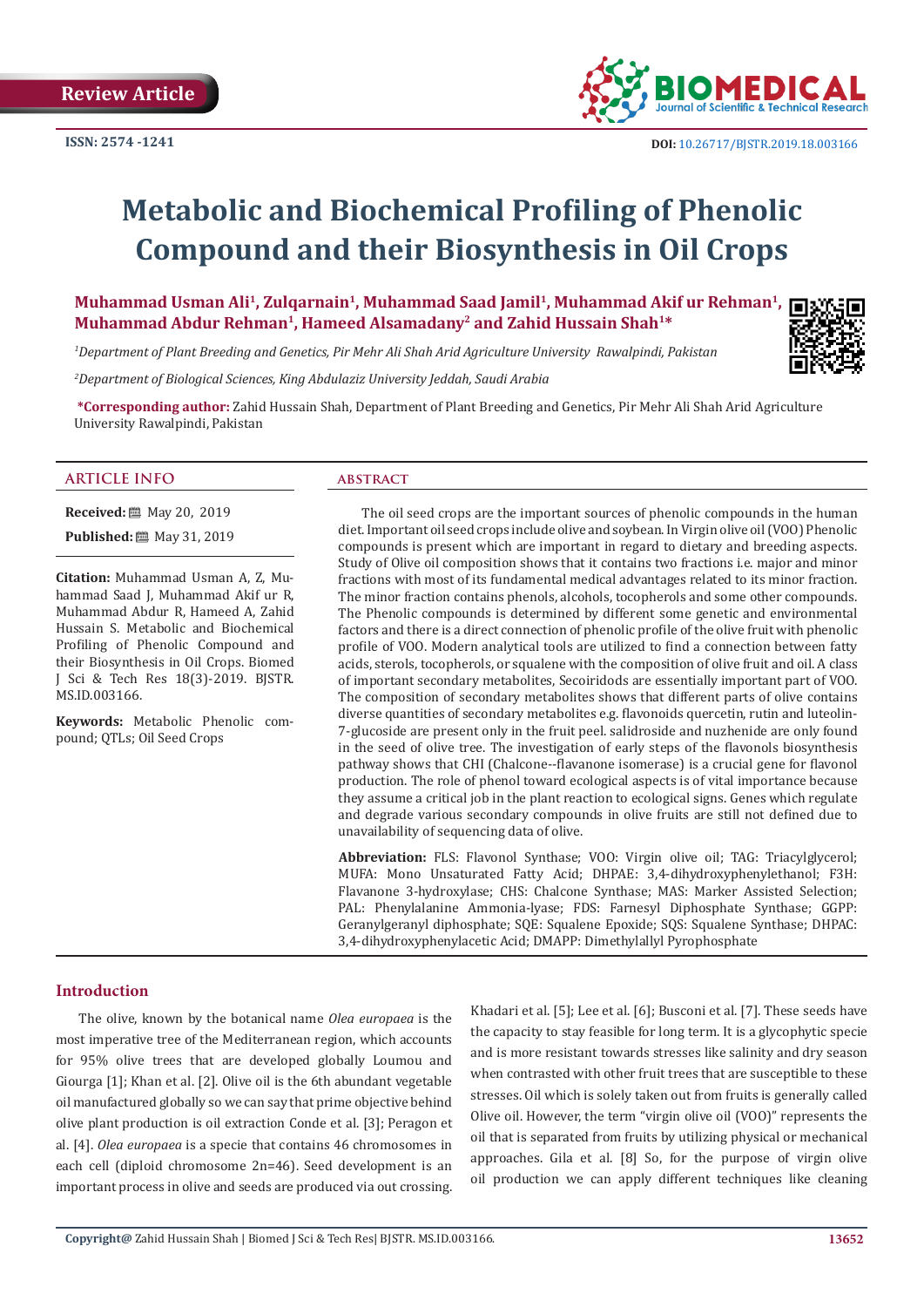with water, process of decantation, separation by the process of centrifugation and removing impurities by the process of filtration. However, such conditions should be necessarily provided, that supports adjustments (IOOC, 2014).

The importance of Virgin olive oil (VOO) inside the Mediterranean eating regimen is due to the fact, that it is surely an advantageous everyday nutrition for human wellbeing and is considered as an important part of daily diet Estruch et al. [9], Sahyoun et al. [10]. Europe is producing 78% of olive oil in the world production. While "Picual" and "Arbequina" are the two cultivars which isessential Spanish varieties regarding oil generation and Spain being the its biggest maker has produced average of 1.3 million tons' oil in the course of recent years. Most of those cultivars are grown frequently, precise breeding methods are now undertaking to create new varieties. Bellini et al. [11]; Lavee et al. [12]. The phenolic components which were separated from the seeds of soyabean had effective anti-cancer activities which include gastric, breast, ovarian, prostate and colorectal cancers Belaj et al. [13]; Dong et al. [14]; Niedzwiecki et al. [15].

It is predicted that there is some kind of relationship between flavonoid contents, phenolic compound components in developed soybean. We can conclude that the goals of latest breeding projects are not just agronomic.

In this scenario, there is a need to fulfill two distinctive market methodologies

(i) Production of surplus virgin olive oil with good quality and its should be affordable for consumers as well,

(ii) Offering shoppers, a variety of extra VOO with fantastic norms and diverse tactile characterize or profiles.

These two approaches are associated with the Mediterranean

daily nutrition. Shah et al. [16] The first perspective is normally identified with super-escalated development and exceedingly automated harvesting techniques. The second perspective indicates to ensure the protection of biodiversity of olive tree and conventional strategies as a component of the exceptional nutrition customs related with the eating routine of Mediterranean nations Ilarioni and Proietti [17].

The main goal of this review is to understand that phenolic profiling and its composition in oil seed crops. Also understand the different phenolic pathways in oil biosynthesis in oil seed crops. Study the what kind of enzyme involve in active the Virgin olive oil. Further perspective of the genetic factors involved in the advancement of olive fruit in regard to its phenolic composition.

## **Phenol Biochemical Composition Related to Nutrition:**

Olive breeding programs have been negatively influenced because there essential agronomic and oil quality attributes which have not been given interest. Learning should be expanded to identify real variability of olive germplasm for a large number of useful traits. Few examinations on olive oil have revealed two fractions in its composition. The first one being the major fraction is saponifiable. This fraction constitutes 98 to 99% of the total weight of oil and called as the glyceride fraction. Kiritsakis et al. [18]; Romero et al. [19] Primary composition of major fraction consists of the lipid compound triacylglycerol (TAG). Further, there are some mono-glycerol and diglycerols found accumulated to this lipid compound. An investigation on virgin olive oil composition has revealed that oleic acid, linoleic acid, palmitic acid and some other acids are quintessential fatty-acid components of VOO (Table 1). Oleic acid is the most prevalent (68-81. 5%) of them and it also characterizes it amongst monounsaturated fatty acids oils (MUFA oils) Ramírez et al. [20].

**Table 1:** In this table describe techniques some are natural traits e.g. glycophytic which enhanced resistant, others are accomplished by artificially as shown in table.

| <b>Techniques</b>       | Significance                             | <b>Uses</b>                                                                                   | Reference                                  |
|-------------------------|------------------------------------------|-----------------------------------------------------------------------------------------------|--------------------------------------------|
| Glycophytic             | Resistant against the abiotic and biotic | Show highly resistance in drought and salinity<br>condition.                                  | Besnard et al. $[5]$ ;                     |
| character               | Stresses                                 | While others Are susceptible in harsh condi-<br>tions.                                        | Doveri et al. [6]; Busconi et<br>al. $[7]$ |
|                         | Marker assisted selection and genomics   |                                                                                               | Rugini et al. 2010; Velasco                |
| MAS and                 | approaches are                           | Advancement of these genomics technologies<br>are in olea europea magnificent against drought |                                            |
| other                   | introduced in olive                      | and salinity.                                                                                 |                                            |
| genomic                 | through breeding genesis of sequence     |                                                                                               | et al. $[23]$                              |
| approaches              | of olive is related                      | Tendency to enhanced lipids, oxidation has<br>proposed along with is technology.              |                                            |
|                         | closely.                                 |                                                                                               |                                            |
|                         | Transcriptomics, proto                   | Transcriptomics, proto                                                                        |                                            |
| Transcriptom-<br>ic and | mics and metabolmics                     | mics and metabolmics                                                                          |                                            |
| other omics             | constitutional part for                  | constitutional part for                                                                       | Rugini et al. 2010                         |
|                         | biochemical and                          | biochemical and                                                                               |                                            |
|                         | physiological elements of olive plant    | physiological elements of olive plant                                                         |                                            |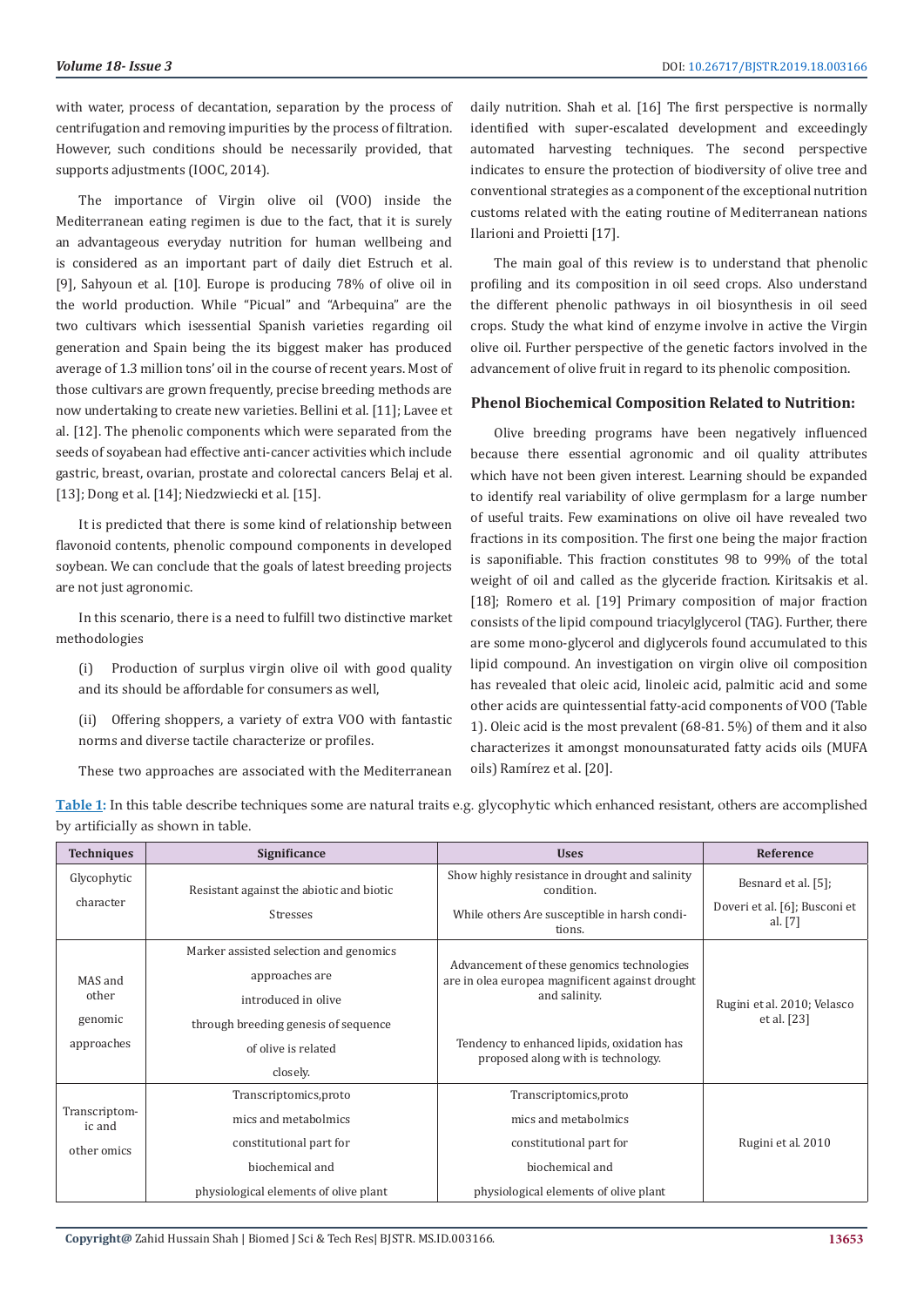| Logical ana- | Foresee the synthesis of the oil from examination of | In this regard oil constituents like unsaturated | Rosa et al. [27]; Velasco et |
|--------------|------------------------------------------------------|--------------------------------------------------|------------------------------|
| lytical      | the fruits                                           | fats sterols and to copherols or sequence.       | al. [31]                     |
| tools        |                                                      |                                                  |                              |

It was found that proportion among n-6 and n-3 unsaturated fats isn't of most elevated, for example 16 (distributed extents for vegetable oils: 0-738) and subsequently its fundamental presumed medical advantages are normally connected with its minor division Dubois et al. [21]. Be that as it may, minor fraction comprises in excess of 230 distinct parts, which usually comprises 1-2% of total weight of oil. Moreover, A few classes can be incorporated into these compounds, e.g., non-glyceride esters (for example waxes, hydrocarbons (for example squalene),sterols (Figure 1) (for example campestral), few alcohols of aliphatic and triterpenic type, some polar stains(for example chlorophylls),tocopherols and volatiles (such as the aromatic aldehyde i.e. benzaldehyde) and a class of secondary metabolites called phenolic compounds (like hydro-xytyrosol), Ramírez-Tortosa et al. [20].However, it was found that not many of them were recognized as bioactive compounds Covas et al. [22] further explored the importance and advantages of those which were recognized as biologically active and significant. Olive-breeding projects with new dietetic targets have been driven to meet the increasing demands of the consumers with respect to olive oil quality Rugini et al. [23]; Velasco et al. [24]. It is generally accepted that the main health related characteristics of VOO are attributed by phenolic compound seven though VOO contains various minor compound fractions with fascinating organic exercises.



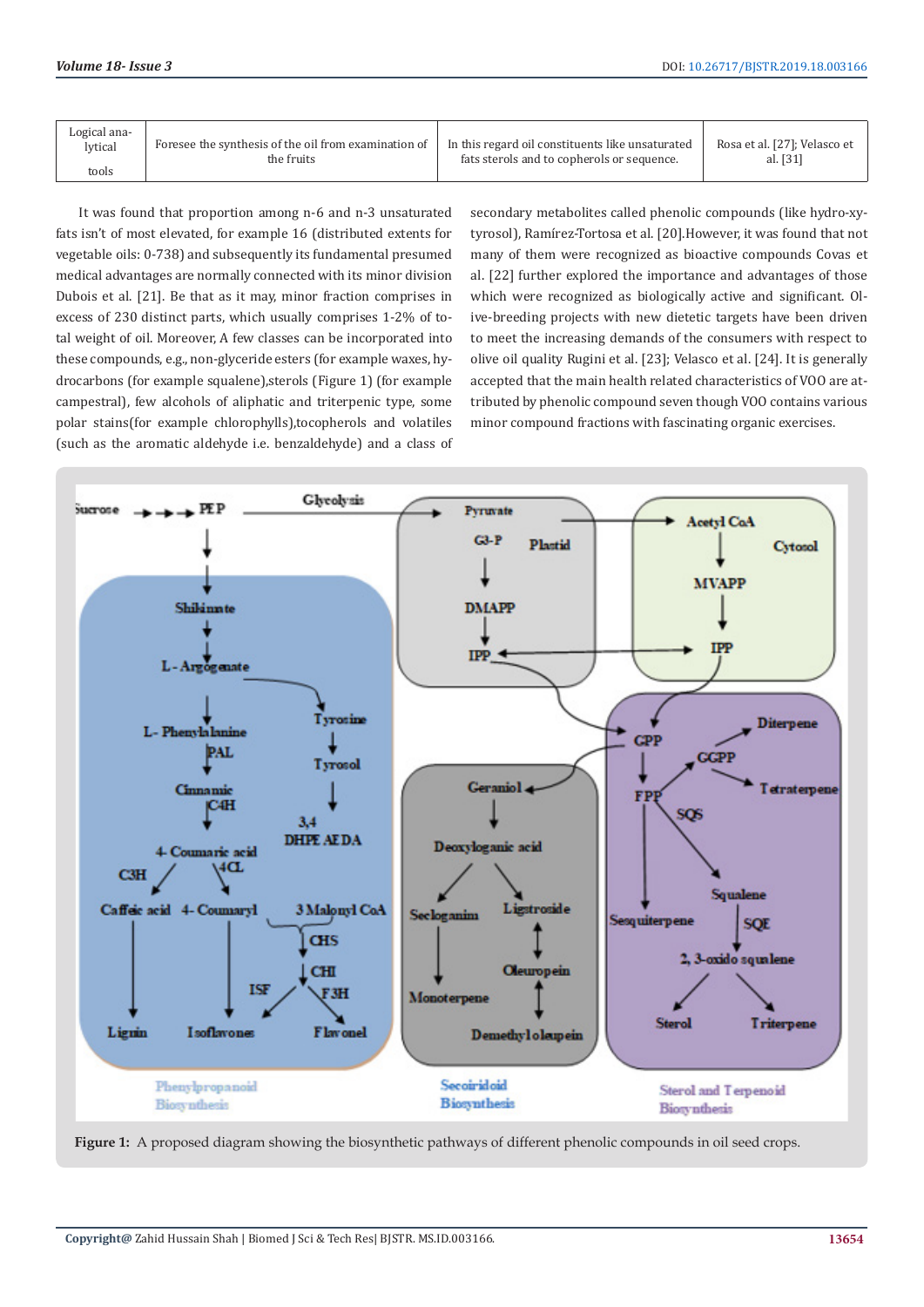Hence, regarding both dietary and breeding aspects the phenolic compounds present in VOO are of great importance Bernardini and Visioli et al. [25]. Further, it is known that these phenolic compounds in VOO are the primary supporters of bitter and pungent sharp tangible descriptors which implies that these phenolic contents in VOO also have essential organoleptic connotations. In every single olive item, secoiridoid compounds are plentiful in which consist of phenolic alcohol tyrosol (p-HPEA) or its hydroxyl subordinate hydro xytyrosol (3,4-DHPEA) in their structure. Secoiridoids oleuropein, (Figure 1) ligstroside and dimethyl oleuropein are found to be the primary phenolic glucosides present in the olive. Their hydrolytic subsidiaries, the di aldehydic types of decarboxy-methyl oleuropein and decarboxy methyl ligstroside aglucones (3,4-DHPEA-EDA and p-HPEA-EDA, respectively) and the aldehydic types of oleuropein and ligstroside aglucones (3,4-DH-PEA-EA and p-HPEA-EA, individually) are phenolic parts in olive oils which are known to be most essential components. It was reported by further examinations that levels of 3,4-DHPEA in plasma is connected to the capacity of VOO phenolics to the lessen chronic inflammation and oxidative harm Redondo et al. [26]; Bernardini et al. [13]. These results were helpful for the European Union to support a wellbeing guarantee on polyphenols of olive oil that contain less than 250 mg/kg of hydroxy tyrosol and its subordinates

# (European Commission, 2012).

## **Metabolic Profiling of Oil Seed Crops:**

The complex phenomenon of phenol metabolism in the olive tree are regulated by different ecological Romero and Motilva [27] and genetic factors Talhaoui et al. [28] and these are the main determinants of the final composition phenolic contents in olive fruit. Likewise, the impact of other influential factors has been explained which include important farming practices, for example, restricted water system Gennai et al. [29], the advancement of pruning to expand light accessibility Famiani et al. [30] or determination of accurate harvest date Proietti et al. [31] etc. Further examinations revealed that during oil extraction process the activation of few oxidative enzymes and some endogenous hydrolytic is involved with the modification of phenolic glycosides which are present in the fruits of olive tree (Table 2). In such a way, it was found that there is a direct connection of phenolic profile of the olive fruit with phenolic characterization of VOO. It was also revealed that during milling and malaxation, action of hydrolytic and oxidative which is also related to profile of virgin olive oil. Purpose of improvement of VOO's phenolic composition, a well-designed experimental structure should be considered for any program of breeding. There are many factors which affects the phenolic composition of VOO.

**Table 2:** In this table the classes of phenolic compounds and other compounds present in the oil seed crops, identification, role and for which it is used are described.

| Compounds                              | <b>Function/use</b>                                                        | <b>Presence</b>                                     | Reference                                                                   |
|----------------------------------------|----------------------------------------------------------------------------|-----------------------------------------------------|-----------------------------------------------------------------------------|
| Secondary metab-                       | Represent virgin olive oils for their wellbeing and<br>sensory properties. | In olive oil                                        | Waterman et al. [47]; Bajoub et al.<br>[48]; Montedoro et al. [50]; Omar et |
| olite                                  | Counteractive action against diseases                                      |                                                     | al. $[52]$ ;                                                                |
|                                        | Involved in cancer prevention exercises.                                   |                                                     |                                                                             |
| Oleuropein                             | Release phytoalexins.                                                      | In olive oil                                        | Kubo et al. [58]; Abdellaoui et al. [59];                                   |
|                                        | Alkylator (protein cross linker).                                          |                                                     | Konno et al. [60]                                                           |
| <b>Isoflavonoids</b>                   | Show anticancer exercises                                                  | soybean seeds                                       | Malencic et al. [73]; Xu et al. [74]                                        |
| Phenylalanine-am-<br>monia lyase (PAL) | Malencic et al. [73]; Xu et al. [74]                                       | soybean seed coat                                   | soybean seed coat                                                           |
| Alkaloid                               | Used in pharmaceuticals                                                    | Used in pharmaceuticals                             | Used in pharmaceuticals                                                     |
|                                        | Regulate the immune system                                                 | Regulate the immune system                          | Regulate the immune system                                                  |
| Flavonoids                             | Play different roles in various biological goals                           | Play different roles in various<br>biological goals | Wink et al. [72]                                                            |

For this purpose, precise scientific tools are required to find the effect of each of these particular factors on the ultimate phenolic composition of VOO. It was revealed that there are ongoing projects of olive breeding which mainly focus on the quality of olive, but these programs have extra restrictions to those recently referenced Velasco et al. [24]. The reason of these limitations is a very little amount of oil production from a very vast number of genotypes in the beginning periods of the breeding. Thus, it is fundamental to carefully examine the fruit to predict total oil composition using solid logical analytical tools. Fatty acids, tocopherols, squalene, or sterols are important components of the composition of olive

fruit and oil. For this reason, examinations were carried out which portrayed a huge connection between the profile of olive fruit and oil for above mentioned components Velasco et al. [32]; Rosa et al. [28]. Olive breeding programs till now do not provide any evidence about the utilization of phenolic fruit profiling as selection criteria in these programs.

# **Secondary Metabolites Distribution in Olive Fruit**

Eocardiids is a class of fundamental secondary metabolites which are widely found in the Mesocarp tissue of olive fruit. These Secoiridods are actually gatherings of monoterpenoids with a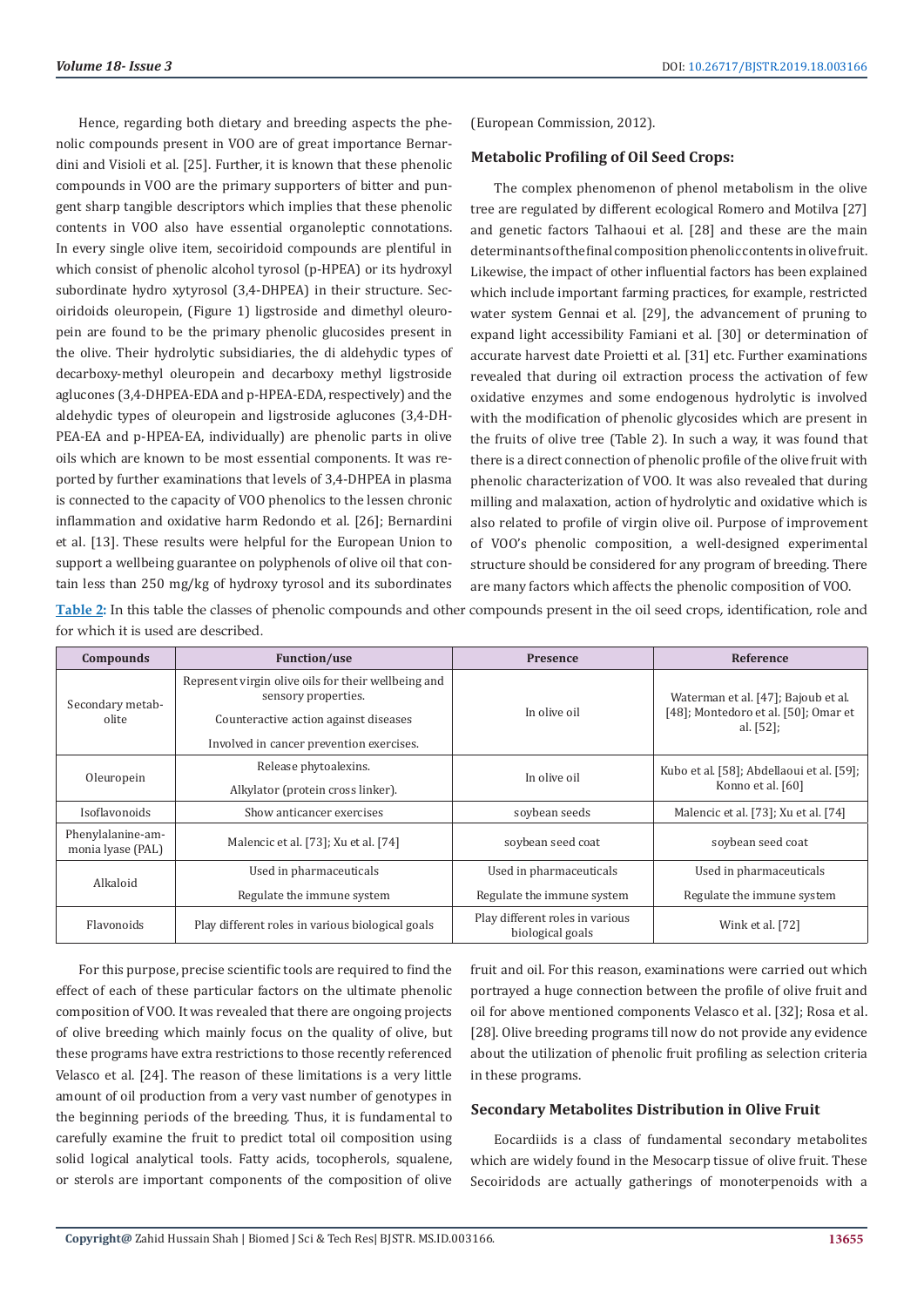cleave dimethyl cyclopentane skeleton and are common in few dicotyledonous families and few flowering plants of Oleaceae family. These secondary metabolites or Secoiridods are phenol-conjugated aggravates with a glycoside element and are bounteous in olive tree. Oleuropein (Figure 1), dimethyl oleuropein, oleuroside, ligstroside, nuzhenide are considered as most important Secoiridods in olive fruit are VOO. Also, their structure forms, such as the dialdehydic form of decarboxymethyl elenolic acid linked to either 3,4-DHPEA or p-HPEA (3,4-DHPEA-EDA and p-HPEA-EDA, respectively) the ligstroside aglycon (p-HPEA-EA) and an isomer of oleuropein aglycon (3,4-DHPEA-EA), are essentially important Obied et al. [33]. In extra-virgin olive oil, a secoiridoid compound called Oleocanthal (p-HPEA-EDA) was observed which was missing from the fruits Beauchamp et al. [34]. Flavonoids and lignans, phenolic acids and some phenolic alcohols like hydro xytyrosol (3,4-DHPEA) and tyrosol (p-HPEA) are some important phenolics of olive Oliveras et al. [35] which were seen in the fruits with the pulp being richest region of these phenolics Owen et al. [36].

In oil seed crops different pathways are involved MEP, MVA, Phenylpropanoid, secoridoid, sterol and terpenoid pathways.

Each pathway depends upon different enzyme that can work to active these phenolic compounds which is helpful for our health. In oilseed crops sucrose (Figure 1) is convert into PEP (Figure 1) by different process that is indeterminate until PEP is convert by different enzyme are involve shikimate (Figure 1) is a primary step to produce phenylpropanoid compound in oil seed crops. Shikimate are convert by different enzyme to produce the Phenylpropanoid pathway (Figure 1). PEP covert into Pyruvate (Figure 1) in the presence of glycolysis in plastid then covert into IPP (Figure 1) with the help of different enzyme. Pyruvate are converting Acetyl CoA (Figure 1) and acetyl CoA is convert in IPP (Figure 1) with the help of different enzymein cytosol (Figure 1). In oilseed crops Secoiridoid Biosynthesis (Figure 1) and Sterol and Terpenoid Biosynthesis (Figure 1) are start from IPP (Figure 1). If IPP (Figure 1) are active than both of these pathways is produced. In Secoiridoid Biosynthesis Geraniol (Figure 1) are convert into Deoxyloganic acid (Figure 1) by different enzyme work it. In Sterol and Terpenoid Biosynthesis GPP (Geranyl diphosphate) (Figure 1) are convert into FPP (Figure 1) produce Tetraterpene, Diterpene, Sesquiterpene and Squalene (Figure 1). Squalene is conert into Sterol and Triterpene (Figure 1). In all pathways different enzyme are involved to produce Phenolic compound (Figure 1).

At maturity there has been observed A high measure of glycoside Verbasco side Servili et al. [37] was observed in products of a few cultivars of olive. A small concentration of the compound comselogoside, vanillic acid Boskou et al. [38] and Jermanet al. [39], caffeic acid, p-coumaric acid, 3,4-dihydroxyphenylacetic acid (DHPAC) and homo vanillic alcohol are some other phenolics present in the fruit at maturity. Tocopherols Dabbou et al. [40], oleanolic acids and maslinic acid are few important triterpenic acids (Figure 1) found in olive fruit and are of great significance. Specific compounds which are present in various tissues of the fruit like stone, leaf, mesocarp and exocarp have been discovered by the investigation of phenolic profiles in these tissues. For example, flavonoids (Figure 1) quercetin, rutin and luteolin-7-glucoside were found to be present only in the fruit peel Servili et al. [41]. Similarly, only olive seeds contain phenolic compounds salidroside and nuzhenide Ryan et al. [42]; Mansour et al. [43]. A crucial gene, CHI (Figure 1) was observed for enhancing flavonol production. It is a protein which is involved in the primary stages of the flavonols biosynthesis pathway Muir et al. [44]. Petunia CHI (Figure 1) and CHS (Figure 1) (Chalcone synthase) genes in tomatoes which were overexpressed and increase insufficient amount of rutin and naringenin substance, separately. Be that as it may, RNAi hindrance of the tomato CHS1(Figure 1) genebrought about a solid decrease of both naringenin and quercetin levels Martens et al. [45].

It was found that F3H (Figure 1) (flavanone 3-hydroxylase) and FLS (Flavonol synthase)over expression had no consequences for flavonoid levels when contrasted with non-transgenic controls, however F3H (Figure 1) RNAi tomatoes brought about a 20% decline in wild-type rutin intensities Muir et al. [44] and Bovy et al. [46]. Further, the oil which is extracts from seed overexpression with multigene (CHS, CHI, and (DFR)(Figure 1) dihydroflavonol 4-reductase) from petunia into flax displayed larger amounts of quercetin (46– 90%), kaempferol (70– 83%), and anthocyanin (198%) than the control Zuk et al. [47]. The precursor compound of some triterpenic diols (for example, uvaol and erythrodiol) and amyrins (for example, α-and β-amyrins) is known as squalene (Figure 1) which is also an intermediate product of the pathways of sterol synthesis (Figure 1). Only olive and some other vegetable oils contain squalene (Figure 1) in a steady sum. Due to its perceived consequences for human wellbeing this compound is considered very significant phenolic compound Waterman et al. [48]; Bajoub et al. [49].

It was revealed that when the final size of olive fruit is achieved and process of ripening starts, progressive accumulation of 24-methylenecycloartanol, cycloartenol and β-sitosterol Sterolsbegins in olive fruit Stiti et al. [50]. Secoiridoids (Figure 1) usually represents the most perilous microconstituents present in virgin olive oils important for their sensory properties and wellbeing because Secondary metabolites are not soluble in oil. However, only a little amount of Secoiridoid compounds is recouped in the oil after the practice of mechanical extraction is done Montedoro et al. [51]; Martins et al. [52]. The secoiridoids compunds of olive are important agents against diseases like atherosclerosis and these are also involved in restraining peroxidation of lipoprotein conjugates of low-density Waterman et al. [48]. Further, their cancer prevention exercises have also been demonstrated Omar et al. [53]. Additionally, diseases like osteoporosis are prevented by the activities of these Secoiridoid compounds. Regarding well-being of human oleocanthal Beauchamp et al. [34]., hydro xytyrosol Omar et al. [53]. and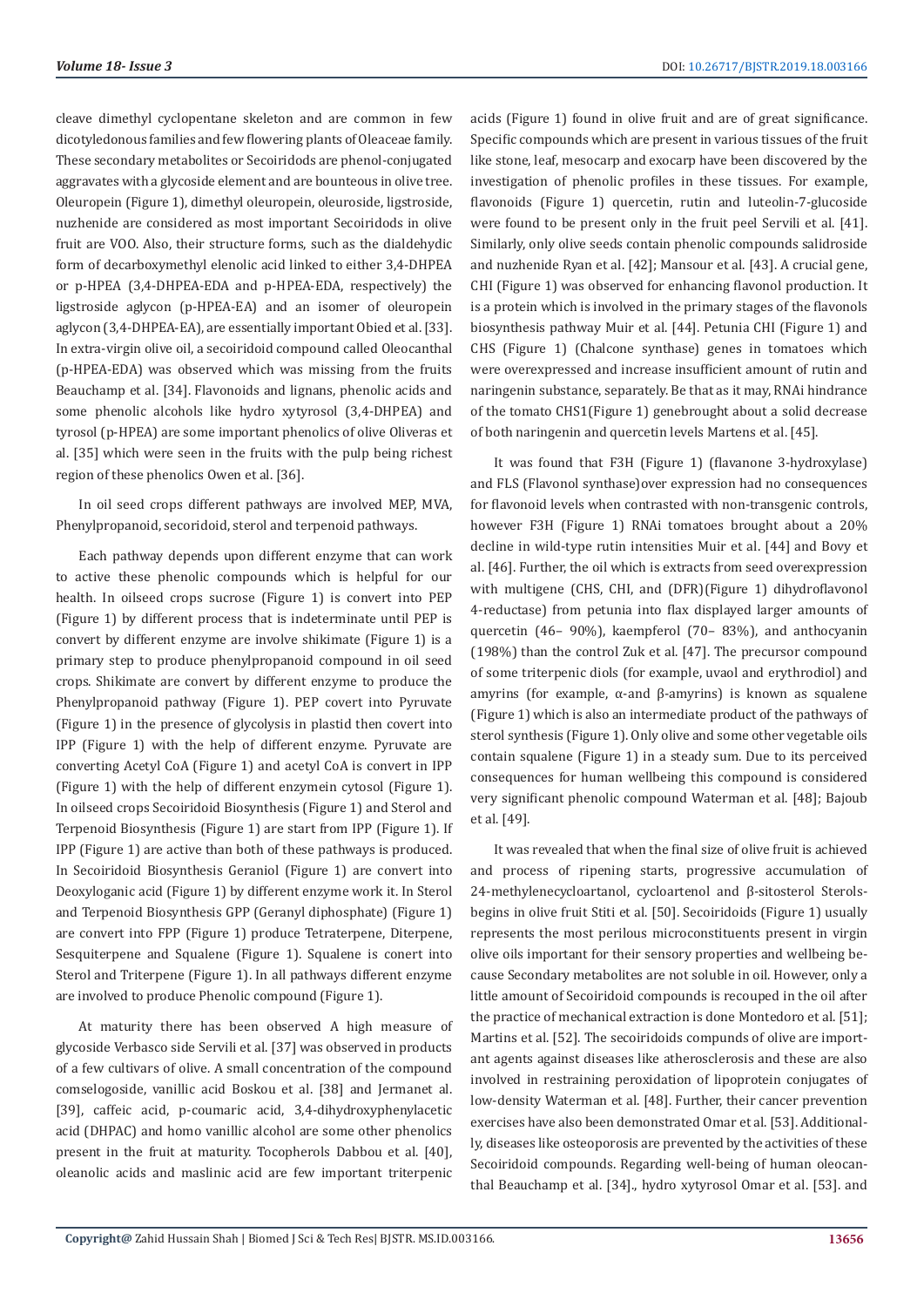Oleuropein are known to specifically affect human health in great ways. Furthermore, secoiridoids (Figure 1) are known to be engaged with oil oxidative security by acting as primary antioxidants. Secoiridoids (Figure 1) also impact oil taste Andar accountable for pungency and bitterness sensory notes hence it is adding to the quality of olive oil in different ways Servili et al. [37].

# **Role of Phenol Toward Ecological Aspects**

The study of Phenolics is of great importance because they assume a critical job in the plant reaction to ecological signs and they are most essential resistance components against defoliating bugs Mumm et al. [54]. They likewise influence shoot spreading Umehara et al. [55] and have been guessed to be involved in the cell security and counteract fungal infiltration into the cambial region Beckman and Franceschi et al. [56]. Lately, A few information bolsters the possibility that the protection from explicit pathogens may likewise be identified with specific sorts of phenolics which acts as cell guards [57,58]. It was demonstrated that Oleuropein (Figure 1) displays the most grounded movement noted for a plant metabolite and it is thought to be in charge of the release of phytoalexins which an anti-parasitic substance Kubo et al. [59]; Abdellaoui et al. [60]. It behaves as a multifunctional alkylator that acts as aperfect protein cross linker. The strongest activities shown by this plant metabolite diminishes nutritive estimation of proteins which are involved in daily nutrition. Thus, it badly affects herbivores Konno et al. [61]. Till now, only some pathways of secoiridoid (Figure 1) metabolism in Oleaceae species have been suggested Butthe complete process of secoiridoid (Figure 1) metabolism is still not clarified Damtoft et al. [62]; Alagna et al. [63].

The composition and expression of secoiridoids varies considerably among varieties, formative stages and, tissues. Various ecological factors also influence the expression and composition of secoiridoids (Figure 1) Malik et al. [64]. Only few genes have been described which are engaged with biosynthetic processes of triterpene while there are some crucial genes, which regulate and degrade various secondary compounds in olive fruits, are still not defined Shibuya et al. [65] and Saimaru et al. [66]. The reason behind this failure is the absence of data for the olive genome sequencing. Till now, only few goals like transcriptome data of olive fruit, are achieved regarding olive sequencing Galla and Alagna et al. [67]. As the process of fruit metabolism is yet to be demonstrated and the genes related to the process are still to be identified so this transcriptome data of olive fruit could be a useful asset for the scientists to identify genes related with the process. Perennial woody species are long lasting and practical genetic investigations are hard to perform with them because productive protocols for transformation, invitro reculture and mutagenesis are absent. Therefore, it would be a valuable tool to understand regular variations for genes of great importance. The latest work done is to investigate various complex metabolic pathways by the combination of gene expression and metabolic informational indexes Saito et al. [68].

# **QTLs Regulating the Different Phenolic Compound in Oil Crops**

 In order to understand intricate nature of these pathways we can utilize modern genetic techniques. Additionally, advanced genetic tools like Marker Assisted Selection (MAS) and other genomic apparatuses could be introduced in olive breeding projects to produce useful olive cultivars with attractive phenotypes in brief time. Moreover, research is progressing on its sequencing because genomic investigations could be accelerated if sequence information of olive is generated Torchia et al. [69]; Rosa et al. [70]. Different crop has different size of genome the size of olive genome is expected to be around 1,800 Mb and high amount of intra-specific genetic variations are found within Loureiro et al. [71]. Further advancements in olive like genome mapping, and identifying the sequence is still ongoing. These are cooperating in expanding further information about olive genome and it could be a one big step towards great achievements Collins et al. [72]. Work is still ongoing on sequencing of olive, though whole plastome sequencing of an Italian cultivar "Frantoio" was reported by Marriotti et al. [23]. An attempt on olive genome sequencing was endeavored recently by project entitled OLEA in Italy. There is a need to understand different essential biochemical and physiological elements of olive plant.

To understand these essential dynamics of the olive tree, latestgenomics studies should be employed which include omics studies like transcriptomic, proteomics and metabolic. Also, by understanding the role of proteins and their respective genes in Arabidopsis different pathways of lipid arrangement and oxidation have been identified for olive plant. Alkaloids, terpenoids (Figure 1) and phenolics are the three noteworthy groups of plant secondary metabolites This categorization is done on the basis of their biosynthetic origin Wink et al. [73]. Flavonoids (Figure 1) and non-flavonoids are two major types of phenolic metabolites which are originated from aromatic amino acids via phenylpropanoid (Figure 1) pathway. Flavonoids (Figure 1) and Iso-flavonoids are compounds with backbone of 2-phenylchromen-4-one and 3-phenylchromen-4-one respectively. The purpose of this investigation is to include iso flavonoids to the term flavonoids. These iso flavonoids are found abundantly in soyabean seeds which are also contain other phenolic compounds in abundant Malencic et al. [74]. It was depicted that the phenolic components which were separated from the seeds of soyabean had effective anticancer activities which include gastric, breast, ovarian, prostate and colorectal cancers Xu and Chang [75,76]; Dong et al. [14]. It is predicted that there is some kind of relationship between flavonoid contents, phenolic compound components in developed soya bean. Endeavors have likewise been made to investigate this relationship and to understand the phenolic aggregation of the soybean seed.

Soybean with black seed coat is the plant under examination to identify these however, there was no specific relationship found between seed coat color and antioxidant activities of soybean seed (Qi et al. [77]). Some investigations on crop improvement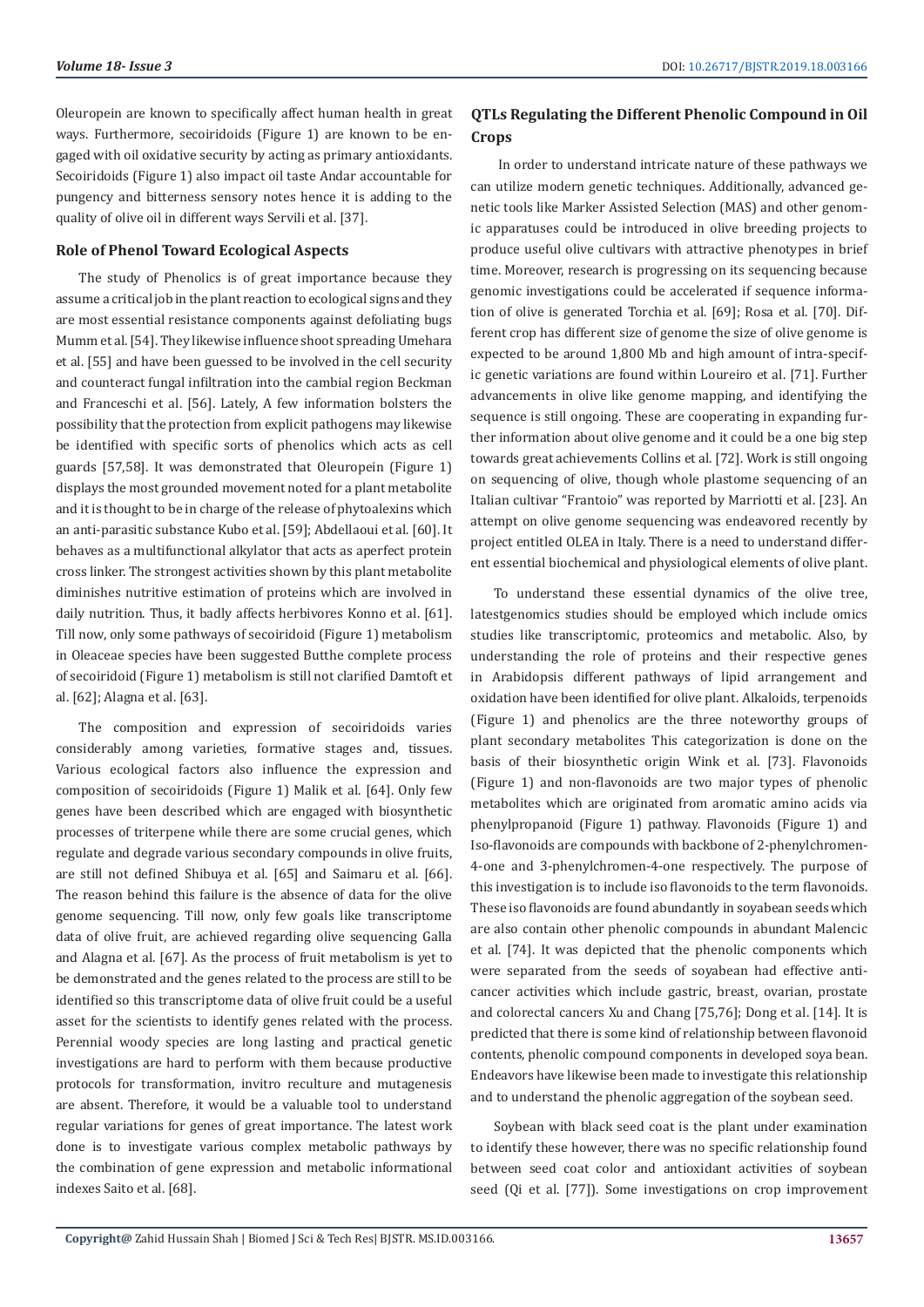have revealed that some oil crop like wild soybeans are important genetic assets for improvement after provided with a strong proof from Next-generation sequencing-based studies. So wild soybean can be introduced into crop improvement programs to modify other cultivars to achieve desired products Kim et al. [78]; Zhou et al. [79]. Few investigations have declared that QTL that regulates antioxidant contents lies on chromosome 19. This QTL was identified in a recombinant population that was developed by a cross between cultivated and wild soybean parents Qi et al. [77]. It was then confirmed that this QTL does not coincide with the QTL that controls anthocyanin contains a seed coat color Qi et al. [77], that provide a fact that high anthocyanin substance in seed coats has no direct relationship with high seed antioxidant exercises in oil crops like wild soybeans [80-90]. Besides, the identified QTL was found recognizably different from the other of QTLs genistein and total isoflavone which is present on chromosome 19. phenylalanine-ammonia lyase (PAL) (Figure 1)-encoding gene is found in this region Gutierrez et al. [80]. The committing step in the phenolic and flavonoid synthesizing via phenylpropanoid pathway is catalyzed by PAL (Figure 1) [91-95].

#### **Conclusion**

Different studies are aiming to understand the composition, profiling and biosynthesis of phenolic compounds or secondary metabolites in oil seeds [96-101]. Although, addition of genomic data in databases has accelerated genomic studies but still there is a lot of scope available to researchers for mining the genes related to the breakdown of secondary metabolite in oil seeds. To understand these essential dynamics of the oil seeds, latest integrated genomics studies should be employed which include omics studies like transcriptomic, proteomics and metabolic. That will explore the functional characterization of proteins and genes involved in biosynthesis.

#### **References**

- 1. [Loumou A, Giourga C \(2003\) Olive groves: The life and identity of the](https://link.springer.com/article/10.1023/A:1022444005336)  [Mediterranean. Agric Hum Values 20\(1\): 87-95.](https://link.springer.com/article/10.1023/A:1022444005336)
- 2. [Khan T, Abbasi BH, Khan MA, Shinwari ZK \(2016\) Differential effects of](https://www.ncbi.nlm.nih.gov/pubmed/26758711)  [thidiazuron on production of anticancer phenolic compounds in callus](https://www.ncbi.nlm.nih.gov/pubmed/26758711)  cultures of *Fagonia indica*[. Appl Biochem Biotechnol 179: 46-58.](https://www.ncbi.nlm.nih.gov/pubmed/26758711)
- 3. [Conde C, Delrot S, Geros H \(2008\) Physiological, biochemical and](https://www.sciencedirect.com/science/article/pii/S0176161708001338)  [molecular changes occurring during olive development and ripening. J](https://www.sciencedirect.com/science/article/pii/S0176161708001338)  [Plant Physiol 165\(15\): 1545-1562.](https://www.sciencedirect.com/science/article/pii/S0176161708001338)
- 4. [Gomez de la Cruz Fj, PJC Palaez, JMP Carnicero, FC Peragon \(2015\)](https://www.sciencedirect.com/science/article/pii/S135943111500040X)  [Modelling of olive oil mill waste rotary dryer: Green energy recovery](https://www.sciencedirect.com/science/article/pii/S135943111500040X)  [system. J Appl Therm eng 80: 362-373.](https://www.sciencedirect.com/science/article/pii/S135943111500040X)
- 5. [Besnard G, Khadari B, Villemur P, A. Bervillé \(2000\) Cytoplasmic male](https://link.springer.com/article/10.1007/s001220051383)  sterility in the olive (*Olea europaea L*[.\). Theor Appl Genet 100\(7\): 1018-](https://link.springer.com/article/10.1007/s001220051383) [1024.](https://link.springer.com/article/10.1007/s001220051383)
- 6. [Doveri S, Donal M, Lee D \(2006\) Non concordance between genetics](https://www.ncbi.nlm.nih.gov/pubmed/17117813)  [profiles of olive oil and fruit: a cautionary note to the use of DNA markers](https://www.ncbi.nlm.nih.gov/pubmed/17117813)  [for provenance testing. J Agric Food Chem 54\(24\): 9221-9226.](https://www.ncbi.nlm.nih.gov/pubmed/17117813)
- 7. [Sebastiani L, Busconi M \(2017\) Recent developments in olive \(](https://www.ncbi.nlm.nih.gov/pubmed/28434019)*Olea europaea L.*[\) genetics and genomics: Applications in taxonomy, varietal](https://www.ncbi.nlm.nih.gov/pubmed/28434019)  [identification, traceability and breeding. Plant Cell Rep 36: 1345-1360.](https://www.ncbi.nlm.nih.gov/pubmed/28434019)
- 8. [Gila A, A Jimenez, G Beltran, A Romero \(2015\) Correlation of fatty acid](https://onlinelibrary.wiley.com/doi/abs/10.1002/ejlt.201400078) [composition of virgin olive oil with thermal and physical properties. Eur](https://onlinelibrary.wiley.com/doi/abs/10.1002/ejlt.201400078) [J Lipid Sci Technol 117\(3\): 366–376.](https://onlinelibrary.wiley.com/doi/abs/10.1002/ejlt.201400078)
- 9. [Estruch R, Ros E, Salas Salvado J, Covas MI, Corella D, et al. \(2013\)](https://www.nejm.org/doi/full/10.1056/NEJMoa1200303) [Primary prevention of cardiovascular disease with a Mediterranean](https://www.nejm.org/doi/full/10.1056/NEJMoa1200303) [diet. N Engl J Med 368: 1279–1290.](https://www.nejm.org/doi/full/10.1056/NEJMoa1200303)
- 10. [Sahyoun NR, Sankavaram K \(2016\) Historical origins of the](https://link.springer.com/chapter/10.1007/978-3-319-27969-5_4) [mediterranean diet, regional dietary profiles and the development of](https://link.springer.com/chapter/10.1007/978-3-319-27969-5_4) [the dietary guidelines. In Mediterranean Diet, p. 43-56.](https://link.springer.com/chapter/10.1007/978-3-319-27969-5_4)
- 11. Bellini E, Giordani E, Rosati A (2002) Genetic improvement of olive from clonal selection to crossbreeding programs. Adv Hortic Sci 22: 73–86.
- 12. [Lavee S \(2013\) Evaluation of the need and present potential of olive](https://www.cabdirect.org/cabdirect/abstract/20133370192) [breeding indicating the nature of the available genetic resources](https://www.cabdirect.org/cabdirect/abstract/20133370192) [involved. Sci Hort 161: 333–339.](https://www.cabdirect.org/cabdirect/abstract/20133370192)
- 13. [Belaj A, Dominguez Garcia, Gustavo Atienza, S Martin Urdiroz N, De La](https://link.springer.com/article/10.1007/s11295-011-0447-6) [Rosa, et al. \(2012\) Developing a core collection of olive \(](https://link.springer.com/article/10.1007/s11295-011-0447-6)*Olea europaea L*[.\) based on molecular markers \(DArTs, SSRs, SNPs\) and agronomic](https://link.springer.com/article/10.1007/s11295-011-0447-6) [traits. Tree Genet Genomes 8: 365–378.](https://link.springer.com/article/10.1007/s11295-011-0447-6)
- 14. [Dong X, Xu WQ, Sikes RA, Wu CQ \(2012\) Apoptotic effects of cook](https://www.ncbi.nlm.nih.gov/pubmed/22953905) [edandin vitro digested soy on human prostate cancer cells. Food Chem](https://www.ncbi.nlm.nih.gov/pubmed/22953905) [135\(3\): 1643-1652.](https://www.ncbi.nlm.nih.gov/pubmed/22953905)
- 15. [Niedzwiecki A, MW Roomi, T Kalinovsky, M Rath \(2016\) Anticancer](https://www.ncbi.nlm.nih.gov/pubmed/27618095) [Efficacy of Polyphenols and Their Combinations. J Nutrients 8\(9\): 552-](https://www.ncbi.nlm.nih.gov/pubmed/27618095) [568.](https://www.ncbi.nlm.nih.gov/pubmed/27618095)
- 16. [Shah ZH, Hamooh BT, Daur I, Rehman HM, Alghabari F \(2017\)](https://www.ncbi.nlm.nih.gov/pubmed/27489344) [Transcriptomics and biochemical profiling: Current dynamics in](https://www.ncbi.nlm.nih.gov/pubmed/27489344) [elucidating the potential attributes of olive. Curr Issues Mol Biol 21: 73-](https://www.ncbi.nlm.nih.gov/pubmed/27489344) [98.](https://www.ncbi.nlm.nih.gov/pubmed/27489344)
- 17. Ilarioni L, Proietti P (2014) "Olive tree cultivars," in The Extra-Virgin Olive Oil Handbook, ed C Peri (West Sussex: John Wiley & Sons, Ltd.), p. 59–67.
- 18. Kiritsakis A, Christie W, Harwood JL, Aparicio R (2000) Handbook of Olive Oil Aspen Publishers, Gaithersburg (Maryland), pp. 129–151.
- 19. Ramírez Tortosa MC, Granados S, Quiles JL (2006) Chemical composition. Types and characteristics of olive oil. Olive Oil and Health. CAB International, Oxfordshire, England, UK.
- 20. [Dubois V, Breton S, Linder M, Fanni M, Parmentier M \(2007\) Fatty acid](https://onlinelibrary.wiley.com/doi/abs/10.1002/ejlt.200700040) [profiles of 80 vegetable oils with regard to their nutritional potential.](https://onlinelibrary.wiley.com/doi/abs/10.1002/ejlt.200700040) [Eur J Lipid Sci Tech 109: 710-732.](https://onlinelibrary.wiley.com/doi/abs/10.1002/ejlt.200700040)
- 21. Covas MI, Ruiz Gutiérrez V, De la Torre R, Kafatos A, Lamuela Raventós RM, et al. (2006) Minor components of olive oil: Evidence to date of health benefits in humans. Nutri Rev 64: 20-30.
- 22. [Mariotti R, Cultrera NGM, Munoz Diez C, Baldoni L, Rubini A \(2010\)](https://bmcplantbiol.biomedcentral.com/articles/10.1186/1471-2229-10-211) [Identification of new polymorphic regions and differentiation of](https://bmcplantbiol.biomedcentral.com/articles/10.1186/1471-2229-10-211) cultivated olives (*Olea europaea L*[.\) through platome sequence](https://bmcplantbiol.biomedcentral.com/articles/10.1186/1471-2229-10-211) [comparison. BMC Plant Biol, p. 10.](https://bmcplantbiol.biomedcentral.com/articles/10.1186/1471-2229-10-211)
- 23. [De la Rosa R, Arias Calderón R, Velasco L, León L \(2016\) Early selection](https://onlinelibrary.wiley.com/doi/abs/10.1002/ejlt.201500425) [for oil quality components in olive breeding progenies. Eur J Lipid Sci](https://onlinelibrary.wiley.com/doi/abs/10.1002/ejlt.201500425) [Technol 118: 1160–1167.](https://onlinelibrary.wiley.com/doi/abs/10.1002/ejlt.201500425)
- 24. Bernardini E, Visioli F (2017) High quality, good health: the case for olive oil. Eur J Lipid Sci Technol.
- 25. [Mateos R, Pereira Caro G, Saha S, Cert R, Redondo Horcajo M, et al.](https://www.sciencedirect.com/science/article/pii/S0308814610011519) [\(2011\) Acetylation of hydroxytyrosol enhances its transport across](https://www.sciencedirect.com/science/article/pii/S0308814610011519) [differentiated Caco-2 cell monolayers. Food Chem 125\(3\): 865-872.](https://www.sciencedirect.com/science/article/pii/S0308814610011519)
- 26. Romero MP, Motilva MJ (2010) Effect of climatic conditions on quality of virgin olive oil," in Olives and Olive Oil in Health and Disease Prevention, eds VR Preedy, RR Watson (San Diego, CA: Elsevier Inc), p. 43–50.
- 27. [Talhaoui N, Gómez-Caravaca AM, León L, De la Rosa R, Fernández-](https://www.ncbi.nlm.nih.gov/pubmed/26959010)Guti[érrez A, et al. \(2016\) From olive fruits to olive oil: Phenolic](https://www.ncbi.nlm.nih.gov/pubmed/26959010) [compound transfer in six different olive cultivars grown under the same](https://www.ncbi.nlm.nih.gov/pubmed/26959010) [agronomical conditions. Int J Mol Sci 17: 337.](https://www.ncbi.nlm.nih.gov/pubmed/26959010)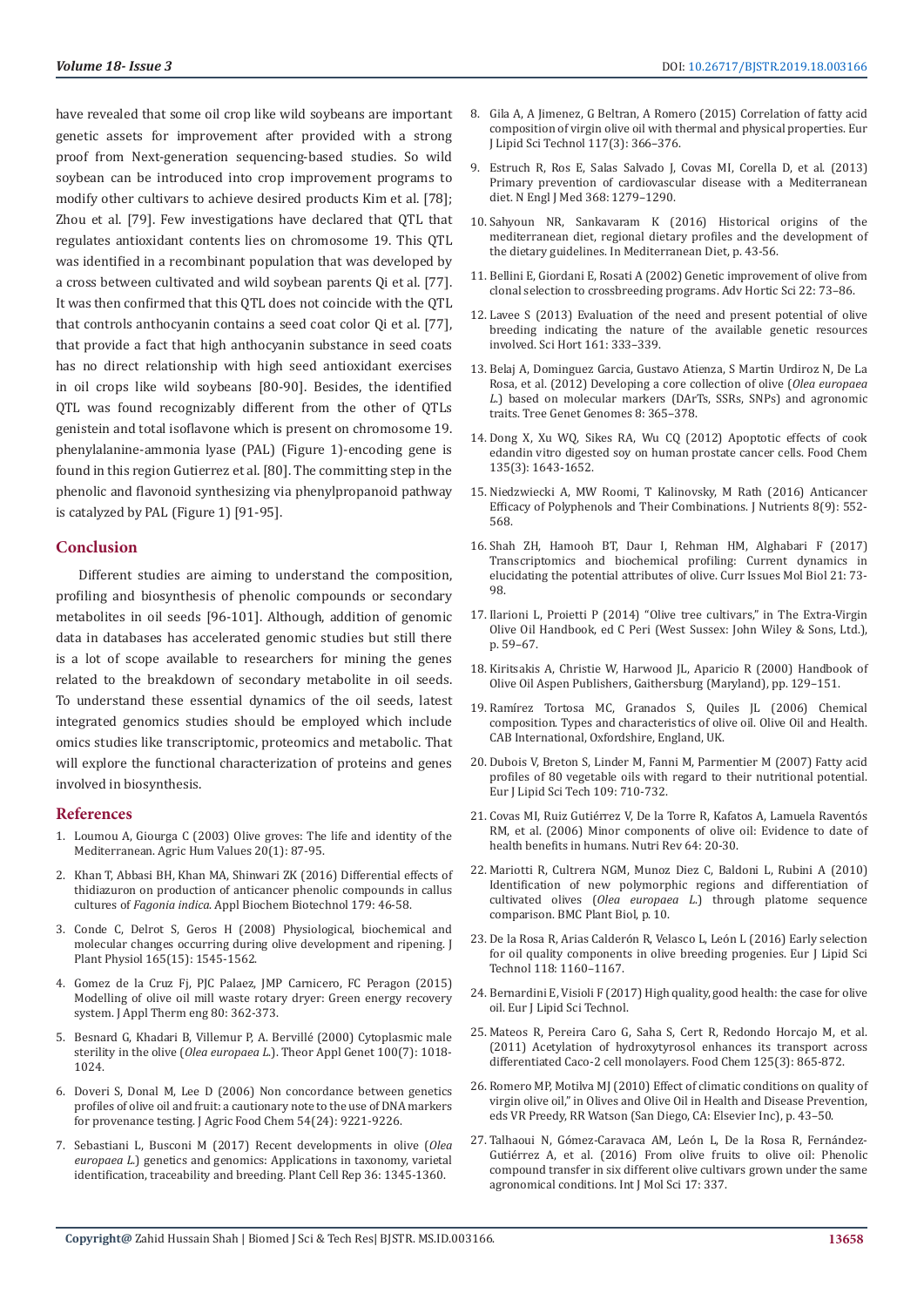- 28. Cirilli M, Caruso G, Gennai C, Urbani S, Frioni E, et al. (2017) The role of polyphenoloxidase, peroxidase, and b-glucosidase in phenolics accumulation in *Olea europea L*. Fruits under different water regimes. Front Plant Sci 8: 717.
- 29. [Proietti P, Nasini L, Famiani F, Guelfi P, Standardi A \(2012\) Influence of](https://www.researchgate.net/publication/256221561_Influence_of_Light_Availability_on_Fruit_and_Oil_Characteristics_in_Olea_europea_L)  [light availability on fruit and oil characteristics in](https://www.researchgate.net/publication/256221561_Influence_of_Light_Availability_on_Fruit_and_Oil_Characteristics_in_Olea_europea_L) *Olea europaea L*. Acta [Hortic 949: 243–250.](https://www.researchgate.net/publication/256221561_Influence_of_Light_Availability_on_Fruit_and_Oil_Characteristics_in_Olea_europea_L)
- 30. [Famiani F, Proietti P, Farinelli D, Tombesi A \(2000\) Oil quality in relation](https://www.actahort.org/books/586/586_143.htm)  [to olive ripening. Acta Hortic 586: 671–674.](https://www.actahort.org/books/586/586_143.htm)
- 31. [Velasco L, Fernandez-Cuesta A, De la Rosa R, Ruiz-Mendez M V, León](https://aocs.onlinelibrary.wiley.com/doi/pdf/10.1007/s11746-014-2523-1)  [L \(2014\) Selection for some olive oil quality components through the](https://aocs.onlinelibrary.wiley.com/doi/pdf/10.1007/s11746-014-2523-1)  [analysis of fruit flesh. J Am Oil Chem 91: 1731-1736.](https://aocs.onlinelibrary.wiley.com/doi/pdf/10.1007/s11746-014-2523-1)
- 32. [Obied HK, Prenzler PD, Ryan D, Servili M, Taticchi A, et al. \(2008\)](https://www.ncbi.nlm.nih.gov/pubmed/19030607)  [Biosynthesis and biotransformations of phenol-conjugated oleosidic](https://www.ncbi.nlm.nih.gov/pubmed/19030607)  secoiridoids from *Olea europaea L*[. Nat Prod Rep 25\(6\): 1167–1179.](https://www.ncbi.nlm.nih.gov/pubmed/19030607)
- 33. Beauchamp GK, Keast RS, Morel D, Lin J, Pika J, et al. (2005) Phytochemistry: ibuprofen-like activity in extra-virgin olive oil. Nature 437(7055): 45–46.
- 34. [Oliveras López MJ, Innocenti M, Ieri F, Giaccherini C, Romani A, et al.](https://www.sciencedirect.com/science/article/pii/S0889157507000853)  [\(2008\) HPLC/DAD/ESI/MS detection of lignans from Spanish and](https://www.sciencedirect.com/science/article/pii/S0889157507000853)  Italian *Olea europaea L*[. fruits. Journal of Food Composition and Analysis](https://www.sciencedirect.com/science/article/pii/S0889157507000853)  [21\(1\): 62–70.](https://www.sciencedirect.com/science/article/pii/S0889157507000853)
- 35. [Owen RW, Haubner R, Mier W, Giacosa A, Hull WE, et al. \(2003\) Isolation,](https://www.ncbi.nlm.nih.gov/pubmed/12659724)  [structure elucidation and antioxidant potential of the major phenolic](https://www.ncbi.nlm.nih.gov/pubmed/12659724)  [and flavonoid compounds in brined olive drupes. Food Chem Toxicol](https://www.ncbi.nlm.nih.gov/pubmed/12659724)  [41\(5\): 703–717.](https://www.ncbi.nlm.nih.gov/pubmed/12659724)
- 36. [Servili M, Selvaggini R, Esposto S, Taticchi A, Montedoro G, et al. \(2004\)](https://www.sciencedirect.com/science/article/pii/S0021967304014232)  [Health and sensory properties of virgin olive oil hydrophilic phenols:](https://www.sciencedirect.com/science/article/pii/S0021967304014232)  [Agronomic and technological aspects of production that affect their](https://www.sciencedirect.com/science/article/pii/S0021967304014232)  [occurrence in the oil. J Chromatogr A 1054\(1–2\): 113-127.](https://www.sciencedirect.com/science/article/pii/S0021967304014232)
- 37. [Boskou G, Salta FN, Chrysostomou S, Mylona A, Chiou A, et al. \(2006\)](https://www.sciencedirect.com/science/article/pii/S0308814605000117)  [Antioxidant capacity and phenolic profile of table olives from the Greek](https://www.sciencedirect.com/science/article/pii/S0308814605000117)  [market. Food Chem 94\(4\): 558–564.](https://www.sciencedirect.com/science/article/pii/S0308814605000117)
- 38. Jerman T, Treb[še P, Mozeticˇ Vodopivec B \(2010\) Ultrasound-assisted](https://www.sciencedirect.com/science/article/pii/S0308814610004620)  [solid liquid extraction \(USLE\) of olive fruit \(](https://www.sciencedirect.com/science/article/pii/S0308814610004620)*Olea europaea*) phenolic [compounds. Food Chem 123\(123\): 175–182.](https://www.sciencedirect.com/science/article/pii/S0308814610004620)
- 39. [Dabbou S, Issaoui M, Esposto S, Sifi S, Taticchi A, et al. \(2009\) Cultivar](https://onlinelibrary.wiley.com/doi/abs/10.1002/jsfa.3588)  [and growing area effects on minor compounds of olive oil from](https://onlinelibrary.wiley.com/doi/abs/10.1002/jsfa.3588)  [autochthonous and European introduced cultivars in Tunisia. J Sci Food](https://onlinelibrary.wiley.com/doi/abs/10.1002/jsfa.3588)  [Agric 89\(8\): 1314–1325.](https://onlinelibrary.wiley.com/doi/abs/10.1002/jsfa.3588)
- 40. [Servili M, Baldioli M, Selvaggini R, Macchioni A, Montedoro G \(1999\)](https://pubs.acs.org/doi/abs/10.1021/jf9806210)  [Phenolic compounds of olive fruit: One- and two-dimensional nuclear](https://pubs.acs.org/doi/abs/10.1021/jf9806210)  [magnetic resonance characterization of nuzhenide and its distribution](https://pubs.acs.org/doi/abs/10.1021/jf9806210)  [in the constitutive parts of fruit. J Agric Food Chem 47\(1\): 12-18.](https://pubs.acs.org/doi/abs/10.1021/jf9806210)
- 41. [Ryan D, Antolovich M, Herlt T, Prenzler PD, Lavee S, et al. \(2002\)](https://pubs.acs.org/doi/abs/10.1021/jf025736p)  [Identification of phenolic compounds in tissues of the novel olive](https://pubs.acs.org/doi/abs/10.1021/jf025736p)  [cultivar hardy's mammoth. J Agric Food Chem 50\(23\): 6716-6724.](https://pubs.acs.org/doi/abs/10.1021/jf025736p)
- 42. [Mansour AB, EA Porter, GC Kite, MSJ Simmonds, R Abdelhedi, et al.](https://www.ncbi.nlm.nih.gov/pubmed/25650173)  [\(2015\) Phenolic profile characterization of chemlali olive stones by](https://www.ncbi.nlm.nih.gov/pubmed/25650173)  [liquid Chromatography-Ion trap mass spectrometry. J Agric Food chem](https://www.ncbi.nlm.nih.gov/pubmed/25650173)  [63\(7\): 1990-1995.](https://www.ncbi.nlm.nih.gov/pubmed/25650173)
- 43. [Muir SR. Collins GJ, Robinson S \(2001\) Overexpression of petunia](https://www.ncbi.nlm.nih.gov/pubmed/11329019)  [chalcone isomerase in tomato results in fruit containing increased levels](https://www.ncbi.nlm.nih.gov/pubmed/11329019)  [of flavonols. Nature Biotechnology 19\(5\): 470-474.](https://www.ncbi.nlm.nih.gov/pubmed/11329019)
- 44. [GWM Schijlen, CHR De Vos, S Martens et al. \(2007\) RNA interference](https://www.ncbi.nlm.nih.gov/pubmed/17478633)  [silencing of chalcone synthase, the first step in the flavonoid biosynthesis](https://www.ncbi.nlm.nih.gov/pubmed/17478633)  [pathway, leads to parthenocarpic tomato fruits. Plant Physiology 144\(3\):](https://www.ncbi.nlm.nih.gov/pubmed/17478633)  [1520–1530.](https://www.ncbi.nlm.nih.gov/pubmed/17478633)
- 45. [Bovy E Schijlen, RD Hall \(2007\) Metabolic engineering of flavonoids](https://www.ncbi.nlm.nih.gov/pmc/articles/PMC4309898/)  in tomato (*Solanum lycopersicum*[\): The potential for metabolomics.](https://www.ncbi.nlm.nih.gov/pmc/articles/PMC4309898/)  [Metabolomics 3\(3\): 399–412.](https://www.ncbi.nlm.nih.gov/pmc/articles/PMC4309898/)
- 46. [M Zuk, A Kulma, L Dymi´nska et al. \(2011\) Flavonoid engineering of flax](https://bmcbiotechnol.biomedcentral.com/articles/10.1186/1472-6750-11-10) [potentiate its biotechnological application. BMC Biotechnology 11: 10.](https://bmcbiotechnol.biomedcentral.com/articles/10.1186/1472-6750-11-10)
- 47. [Waterman E, Lockwood B \(2007\) Active components and clinical](https://www.ncbi.nlm.nih.gov/pubmed/18069902) [applications of olive oil. Altern Med Rev 12\(4\): 331-342.](https://www.ncbi.nlm.nih.gov/pubmed/18069902)
- 48. [Bajoub A, EH Fernandez, EA Ajal, N Ouazzani, A Gutierrez, et al. \(2015\)](https://www.ncbi.nlm.nih.gov/pubmed/25846897) [Comprehensive 3-year study of the phenolic profile of Moroccan](https://www.ncbi.nlm.nih.gov/pubmed/25846897) [monovarietal virgin olive oil from the meknes region. J Agric Food Chem](https://www.ncbi.nlm.nih.gov/pubmed/25846897) [63\(17\): 4376-4385.](https://www.ncbi.nlm.nih.gov/pubmed/25846897)
- 49. [Stiti N, Triki S, Hartmann MA \(2007\) Formation of triterpenoids](https://www.ncbi.nlm.nih.gov/pubmed/17393211) throughout *olea europaea* [fruit ontogeny. Lipids 42\(1\): 55-67.](https://www.ncbi.nlm.nih.gov/pubmed/17393211)
- 50. [Montedoro G, Baldioli M, Selvaggini R, Begliomini AL, Taticchi A \(2002\)](https://www.actahort.org/books/586/586_115.htm) [Relationship between phenolic compounds of olive fruit and olive oil:](https://www.actahort.org/books/586/586_115.htm) [importance of the endogenous enzymes. Acta Hort 586: 551–556.](https://www.actahort.org/books/586/586_115.htm)
- 51. [Martins FP, A Silva, V Almeida, M carvalheira, C Serra, et al. \(2013\)](https://www.ncbi.nlm.nih.gov/pubmed/23777263) [Protective activity of hydroxytyrosol metabolites on erythrocyte](https://www.ncbi.nlm.nih.gov/pubmed/23777263) [Oxidative-Induce hemolysis. J Agric Food chem 61\(27\): 6636-6642.](https://www.ncbi.nlm.nih.gov/pubmed/23777263)
- 52. [Omar SH \(2010\) Oleuropein in olive and its pharmacological effects. Sci](https://www.ncbi.nlm.nih.gov/pubmed/21179340) [Pharm 78\(2\): 133–154.](https://www.ncbi.nlm.nih.gov/pubmed/21179340)
- 53. [Mumm R, Hilker M \(2006\) Direct and indirect chemical defence of pine](https://www.sciencedirect.com/science/article/pii/S1360138506001324) [against folivorous insects. Trends Plant Sci 11\(7\): 351–358.](https://www.sciencedirect.com/science/article/pii/S1360138506001324)
- 54. [Umehara M, Hanada A, Yoshida S, Akiyama K, Arite T, et al. \(2008\)](https://www.ncbi.nlm.nih.gov/pubmed/18690207) [Inhibition of shoot branching by new terpenoid plant hormones. Nature](https://www.ncbi.nlm.nih.gov/pubmed/18690207) [455\(7210\): 195-200.](https://www.ncbi.nlm.nih.gov/pubmed/18690207)
- 55. [Franceschi VR, Krokene P, Christiansen E, Krekling T \(2005\) Anatomical](https://www.ncbi.nlm.nih.gov/pubmed/15998390) [and chemical defenses of conifer bark against bark beetles and other](https://www.ncbi.nlm.nih.gov/pubmed/15998390) [pests. New Phytol 167\(2\): 353–375.](https://www.ncbi.nlm.nih.gov/pubmed/15998390)
- 56. [Ockels FS, Eyles A, McPherson BA, Wood DL, Bonello P \(2007\) Phenolic](https://link.springer.com/article/10.1007/s10886-007-9332-z) [chemistry of coast live oak response to Phytophthora ramorum infection.](https://link.springer.com/article/10.1007/s10886-007-9332-z) [J Chem Ecol 33\(9\): 1721–1732.](https://link.springer.com/article/10.1007/s10886-007-9332-z)
- 57. [Wallis C, Eyles A, Chorbadjian R, McSpadden Gardener B, Hansen R, et](https://www.ncbi.nlm.nih.gov/pubmed/18069955) [al. \(2008\) Systemic induction of phloem secondary metabolism and its](https://www.ncbi.nlm.nih.gov/pubmed/18069955) [relationship to resistance to a canker pathogen in Austrian pine. New](https://www.ncbi.nlm.nih.gov/pubmed/18069955) [Phytol 177\(3\): 767-778.](https://www.ncbi.nlm.nih.gov/pubmed/18069955)
- 58. [Kubo I, Matsumoto A, Takase I \(1985\) A multichemical defense](https://link.springer.com/article/10.1007/BF00988207) mechanism of bitter olive *Olea europaea* (Oleaceae). Is oleuropein a [phytoalexin precursor? J Chem Ecol 11\(3\): 251–263.](https://link.springer.com/article/10.1007/BF00988207)
- 59. [Abdellaoui K, O Boussadia, M Miladi, I Boughattas, G Omri, et al.](https://www.ncbi.nlm.nih.gov/pubmed/30151672) [\(2019\) Olive Leaf Extracts Toxicity to the Migratory Locust,](https://www.ncbi.nlm.nih.gov/pubmed/30151672) *Locusta migratoria*[: Histopathological Effects on the Alimentary Canal and](https://www.ncbi.nlm.nih.gov/pubmed/30151672) [Acetylcholinesterase and Glutathione S-Transferases Activity. J Neotrop](https://www.ncbi.nlm.nih.gov/pubmed/30151672) [Entomol 48\(2\): 246–259.](https://www.ncbi.nlm.nih.gov/pubmed/30151672)
- 60. [Konno K, Hirayama C, Yasui H, Nakamura M \(1999\) Enzymatic activation](https://www.pnas.org/content/96/16/9159) [of oleuropein: a protein crosslinker used as a chemical defense in the](https://www.pnas.org/content/96/16/9159) [privet tree. Proc Natl Acad Sci 96\(16\): 9159–9164.](https://www.pnas.org/content/96/16/9159)
- 61. [Damtoft S, Franzyk H, Jensen SR \(1995\) Biosynthesis of eocardiids in](https://www.sciencedirect.com/science/article/abs/pii/003194229400683K) [Fontanesia. Phytochemistry 38\(3\): 615–621.](https://www.sciencedirect.com/science/article/abs/pii/003194229400683K)
- 62. [Alagna F, F Geu Flores, H Kries, F Panara, L Baldoni, et al. \(2016\)](https://www.ncbi.nlm.nih.gov/pubmed/26709230) [Identification and Characterization of the Iridoid Synthase Involved in](https://www.ncbi.nlm.nih.gov/pubmed/26709230) [Oleuropein Biosynthesis in Olive \(](https://www.ncbi.nlm.nih.gov/pubmed/26709230)*Olea europaea*) Fruits. J BIO CHEM [291\(11\): 5542–5554.](https://www.ncbi.nlm.nih.gov/pubmed/26709230)
- 63. [Malik NSA, Bradford JM \(2008\) Recovery and stability of oleuropein and](https://naldc.nal.usda.gov/download/18317/PDF) [other phenolic compounds during extraction and processing of olive](https://naldc.nal.usda.gov/download/18317/PDF) (*Olea europaea L*[.\) leaves. Journal of Food Agriculture and Environment](https://naldc.nal.usda.gov/download/18317/PDF) [6\(2\): 8-13.](https://naldc.nal.usda.gov/download/18317/PDF)
- 64. [Shibuya M, Zhang H, Endo A, Shishikura K, Kushiro T, et al. \(1999\) Two](https://www.ncbi.nlm.nih.gov/pubmed/10542078) [branches of the lupeol synthase gene in the molecular evolution of plant](https://www.ncbi.nlm.nih.gov/pubmed/10542078) [oxidosqualene cyclases. Eur J Biochem 266\(1\): 302-307.](https://www.ncbi.nlm.nih.gov/pubmed/10542078)
- 65. [Saimaru H, Orihara Y, Tansakul P, Kang YH, Shibuya M, et al. \(2007\)](https://www.ncbi.nlm.nih.gov/pubmed/17473469) [Production of triterpene acids by cell suspension cultures of](https://www.ncbi.nlm.nih.gov/pubmed/17473469) *Olea europaea*[. Chem Pharm Bull \(Tokyo\) 55\(5\): 784-788.](https://www.ncbi.nlm.nih.gov/pubmed/17473469)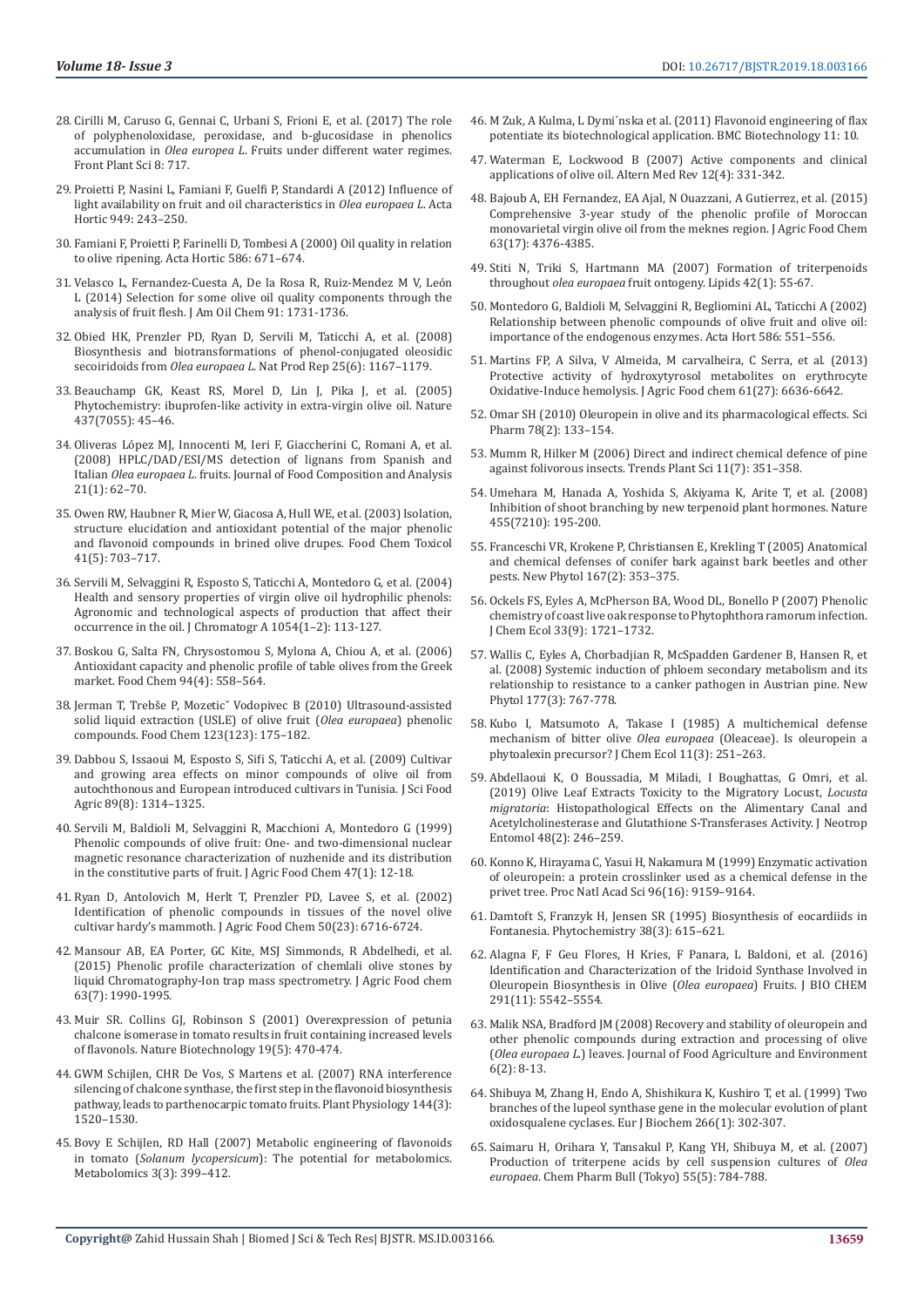- 66. Galla G, Barcaccia G, Ramina A, Collani S, Alagna F, et al. (2009) Computational annotation of genes differentially expressed along olive fruit development. BMC Plant Biol 9: 128.
- 67. [Saito K, Hirai MY, Yonekura-Sakakibara K \(2008\) Decoding genes with co](https://www.ncbi.nlm.nih.gov/pubmed/18160330)  [expression networks and metabolomics - 'majority report by precogs'.](https://www.ncbi.nlm.nih.gov/pubmed/18160330)  [Trends Plant Sci 13\(1\): 36-43.](https://www.ncbi.nlm.nih.gov/pubmed/18160330)
- 68. [Alagna F, D Agostino N, Torchia L, Servili M, Rao R, et al. \(2009\)](https://bmcgenomics.biomedcentral.com/articles/10.1186/1471-2164-10-399)  [Comparative 454 pyrosequencing of transcripts from two olive](https://bmcgenomics.biomedcentral.com/articles/10.1186/1471-2164-10-399)  [genotypes during fruit development. BMC Genomics 10: 399.](https://bmcgenomics.biomedcentral.com/articles/10.1186/1471-2164-10-399)
- 69. [Donaire L, Pedrola L, De la Rosa R, L lave C \(2011\). High-throughput](https://journals.plos.org/plosone/article?id=10.1371/journal.pone.0027916)  [sequencing of RNA silencing-associated small RNAs in olive \(](https://journals.plos.org/plosone/article?id=10.1371/journal.pone.0027916)*Olea europaea L*[.\). PLoS ONE 6: e27916.](https://journals.plos.org/plosone/article?id=10.1371/journal.pone.0027916)
- 70. [Loureiro J, Rodriguez E, Costa A, Santos C \(2007\) Nuclear DNA content](https://link.springer.com/article/10.1007/s10722-006-9115-3)  [estimations in wild olive \(](https://link.springer.com/article/10.1007/s10722-006-9115-3)*Olea europaea L. ssp. Europaea var. Sylvestris Brot.*[\) and Portuguese cultivars of](https://link.springer.com/article/10.1007/s10722-006-9115-3) *O. europaea* using flow cytometry. [Genet Resour Crop Evol 54\(1\): 21-25.](https://link.springer.com/article/10.1007/s10722-006-9115-3)
- 71. [Wu S, Collins G, Sedgley M \(2004\) A molecular linkage map of olive \(](https://www.ncbi.nlm.nih.gov/pubmed/15060599)*Olea europaea L*[\) based on RAPD, microsatellite, and SCAR markers. Genome](https://www.ncbi.nlm.nih.gov/pubmed/15060599)  [47: 26-35.](https://www.ncbi.nlm.nih.gov/pubmed/15060599)
- 72. [Wink M \(2010\) Introduction: biochemistry, physiology and ecological](https://onlinelibrary.wiley.com/doi/10.1002/9781444320503.ch1)  [functions of secondary metabolites. Annual plant reviews: biochemistry](https://onlinelibrary.wiley.com/doi/10.1002/9781444320503.ch1)  [of plant secondary metabolism 40: 1-19.](https://onlinelibrary.wiley.com/doi/10.1002/9781444320503.ch1)
- 73. [Malencic D, Popovic M, Miladinovic J \(2007\) Phenolic content and](https://www.ncbi.nlm.nih.gov/pubmed/17851412)  [antioxidant properties of soybean \(](https://www.ncbi.nlm.nih.gov/pubmed/17851412)*Glycinemax (L.) Merr*.) seeds. [Molecules 12\(3\): 576–581.](https://www.ncbi.nlm.nih.gov/pubmed/17851412)
- 74. [Xu B, Chang SK \(2011\) Reduction of antiproliferative capacities, cell](http://europepmc.org/abstract/med/25212326)[based antioxidant capacities and phytochemical contents of common](http://europepmc.org/abstract/med/25212326)  [beans and soybeans upon thermal processing. Food chem 129: 974-981.](http://europepmc.org/abstract/med/25212326)
- 75. [Xu B, Chang SK \(2012\) Comparative study on antiproliferation properties](https://www.ncbi.nlm.nih.gov/pubmed/25005945)  [and cellular antioxidant activities of commonly consumed food legumes](https://www.ncbi.nlm.nih.gov/pubmed/25005945)  [against nine human cancer cell lines. Food chem 134: 1287-1296.](https://www.ncbi.nlm.nih.gov/pubmed/25005945)
- 76. [Zhang Y, M Wang, FC Zhao, Liang Mian Chen, Qi Wei Zhang et al. \(2014\)](https://onlinelibrary.wiley.com/doi/abs/10.1002/hlca.201400013)  [Phenolic metabolites from the stems and leaves of](https://onlinelibrary.wiley.com/doi/abs/10.1002/hlca.201400013) *Sophora flavescens*. [Helvetica Chimica Acta 97\(11\): 1516–1525.](https://onlinelibrary.wiley.com/doi/abs/10.1002/hlca.201400013)
- 77. [Kim MY, Lee S, Van K, Kim TH, Jeong SC, et al. \(2010\) Whole-genome](https://www.ncbi.nlm.nih.gov/pubmed/21131573)  [sequencing and intensive analysis of the undomesticated soybean](https://www.ncbi.nlm.nih.gov/pubmed/21131573)  [\(Glycine soja Sieb and Zucc\) genome. Proc Natl Acad Sci USA 107\(51\):](https://www.ncbi.nlm.nih.gov/pubmed/21131573)  [22032-22037.](https://www.ncbi.nlm.nih.gov/pubmed/21131573)
- 78. [Zhou Z, Jiang Y, Wang Z, Gou Z, Lyu J, et al. \(2015\) Resequencing 302 wild](https://www.ncbi.nlm.nih.gov/pubmed/25643055)  [and cultivated accession side notifies genes related to domestication and](https://www.ncbi.nlm.nih.gov/pubmed/25643055)  [improvement in soybean. Nat Biotechnol 33: 408-414.](https://www.ncbi.nlm.nih.gov/pubmed/25643055)
- 79. [Gutierrez Gonzalez JJ, Wu XL, Gillman JD, Lee JD, Zhong R, et al. \(2010b\)](https://www.ncbi.nlm.nih.gov/pmc/articles/PMC3224685/)  [Intricate environment-modulated genetic networks control isoflavone](https://www.ncbi.nlm.nih.gov/pmc/articles/PMC3224685/)  [accumulation in soybean seeds. BMC Plant Biol 10: 105.](https://www.ncbi.nlm.nih.gov/pmc/articles/PMC3224685/)
- 80. [Abdessemeda S, I Muzzalupob, H Benbouza \(2015\) Assessment of](https://www.sciencedirect.com/science/article/pii/S0304423815002630)  [genetic diversity among Algerian olive \(](https://www.sciencedirect.com/science/article/pii/S0304423815002630)*Olea europaea L*.) cultivars using [SSR marker. J Sci Horti 192: 10–20.](https://www.sciencedirect.com/science/article/pii/S0304423815002630)
- 81. [Ghasemzadeh, N Ghasemzadeh \(2011\) Flavonoids and phenolic acids:](http://www.academicjournals.org/app/webroot/article/article1380724896_Ghasemzadeh%20and%20Ghasemzadeh.pdf)  [role and biochemical activity in plants and human. Journal of Medicinal](http://www.academicjournals.org/app/webroot/article/article1380724896_Ghasemzadeh%20and%20Ghasemzadeh.pdf)  [Plant Research 5\(31\): 6697–6703.](http://www.academicjournals.org/app/webroot/article/article1380724896_Ghasemzadeh%20and%20Ghasemzadeh.pdf)
- 82. Bartolini G, Prevost G, Messeri C, Carignani C (2005) Olive Germplasm: Cultivars and World-Wide Collections. Rome: FAO/Plant Production and Protection.
- 83. Beckman CH (2000) Phenolic-storing cells: keys to programmed cell death and periderm formation in wilt disease resistance and in general defence responses in plants? Physiological and Molecular Plant Pathology 57: 101–110.
- 84. [B Weisshaar, GI Jenkinst \(1998\) Phenylpropanoid biosynthesis and its](https://www.sciencedirect.com/science/article/pii/S1369526698801131)  [regulation. Current Opinion in Plant Biology 1\(3\): 251–257.](https://www.sciencedirect.com/science/article/pii/S1369526698801131)
- 85. [Winkel Shirley \(2001\) Flavonoid biosynthesis. A colorful model for](http://www.plantphysiol.org/content/126/2/485) [genetics, biochemistry, cell biology, and biotechnology. Plant Physiology](http://www.plantphysiol.org/content/126/2/485) [126\(2\): 485–493.](http://www.plantphysiol.org/content/126/2/485)
- 86. Cho KM, Lee YB, Seo WD, Kim JY, Ryu HW, et al. (2013) Soluble phenolics and antioxidant properties of soybean (*Glycine max L*.) cultivars with varying seed coat colours. J Funct Foods 5: 1065–1076.
- 87. Treutter (2005) Significance of flavonoids in plant resistance and enhancement of their biosynthesis. The Journal of Plant Biology 7(6): 581–591.
- 88. [El Riachy M, Priego Capote F, León L, Luque de Castro MD, Rallo L \(2012\)](https://www.ncbi.nlm.nih.gov/pubmed/22473751) [Virgin olive oil phenolic profile and variability in progenies from olive](https://www.ncbi.nlm.nih.gov/pubmed/22473751) [crosses. J Sci Food Agric 92\(12\): 2524–2533.](https://www.ncbi.nlm.nih.gov/pubmed/22473751)
- 89. [Elloumi J, Ben Ayed R, Aifa S \(2012\) An overview of olive oil biomolecules.](https://www.eurekaselect.com/97679/article) [Curr Biotechnol 1\(2\): 115-124.](https://www.eurekaselect.com/97679/article)
- 90. [I Hwang, M Kaneko, Y Ohnishi, S Horinouchi \(2003\) Production of](https://www.ncbi.nlm.nih.gov/pmc/articles/PMC154558/) [plant-specific flavanones by](https://www.ncbi.nlm.nih.gov/pmc/articles/PMC154558/) *Escherichia coli* containing an artificial gene [cluster. Applied and Environmental Microbiology 69\(5\): 2699–2706.](https://www.ncbi.nlm.nih.gov/pmc/articles/PMC154558/)
- 91. [García Gavil JF, M Bullo, S Canudas, MA Martínez Gonzalez, R Estruch,](https://www.ncbi.nlm.nih.gov/pubmed/28143667) [et al. \(2018\) Extra virgin olive oil consumption reduces the risk of](https://www.ncbi.nlm.nih.gov/pubmed/28143667) [osteoporotic fractures in the PREDIMED trial. J Clinical Nutrition 37\(1\):](https://www.ncbi.nlm.nih.gov/pubmed/28143667) [329-335.](https://www.ncbi.nlm.nih.gov/pubmed/28143667)
- 92. [Gomez Rico A, Fregapane G, Salvador MD \(2008\) Effect of cultivar](https://www.sciencedirect.com/science/article/pii/S0963996908000409) [and ripening on minor components in Spanish olive fruits and their](https://www.sciencedirect.com/science/article/pii/S0963996908000409) [corresponding virgin olive oils. Food Res Int 41\(4\): 433–440.](https://www.sciencedirect.com/science/article/pii/S0963996908000409)
- 93. [Goulas V, Manganaris GA \(2012\) Towards an Efficient Protocol for the](https://www.ncbi.nlm.nih.gov/pubmed/22213569) [Determination of Triterpenic Acids in Olive Fruit: A Comparative Study](https://www.ncbi.nlm.nih.gov/pubmed/22213569) [of Drying and Extraction Methods. Phyto chem Anal 23\(5\): 444–449.](https://www.ncbi.nlm.nih.gov/pubmed/22213569)
- 94. [Kim, MR Lee, GS Lee, WG An, SI Cho \(2012\) Effect of](https://www.ncbi.nlm.nih.gov/pubmed/22580027) *Sophora flavescens* [Aiton extract on degranulation of mast cells and contact dermatitis](https://www.ncbi.nlm.nih.gov/pubmed/22580027) [induced by dinitrofluorobenzene in mice. Journal of Ethnopharmacology](https://www.ncbi.nlm.nih.gov/pubmed/22580027) [142\(1\): 253-258.](https://www.ncbi.nlm.nih.gov/pubmed/22580027)
- 95. [J Lu, S Ye, R Qin, Y Deng, CP Li \(2013\) Effect of Chinese herbal medicine](https://www.ncbi.nlm.nih.gov/pubmed/23716296) [extracts on cell-mediated immunity in a rat model of tuberculosis](https://www.ncbi.nlm.nih.gov/pubmed/23716296) [induced by multiple drug-resistant bacilli. Molecular Medicine Reports](https://www.ncbi.nlm.nih.gov/pubmed/23716296) [8\(1\): 227–232.](https://www.ncbi.nlm.nih.gov/pubmed/23716296)
- 96. [J Piquemal, S Chamayou, I Nadaud, Beckert M, Barrière Y, et al. \(2002\)](https://www.ncbi.nlm.nih.gov/pubmed/12481050) [Down-regulation of caffeic acid O-methyltransferase in maize revisited](https://www.ncbi.nlm.nih.gov/pubmed/12481050) [using a transgenic approach. Plant Physiology 130\(4\): 1675-1685.](https://www.ncbi.nlm.nih.gov/pubmed/12481050)
- 97. K Bae (2000) Medicinal Plants of Korea, K Bae, Ed, Kyo Hak Pub, Seoul, Republic of Korea.
- 98. [Lam HM, Xu X, Liu X, Chen WB, Yang GH, et al. \(2010\) Resequencing of](https://www.nature.com/articles/ng.715) [31wild and cultivated soybean genomes identifies patterns of genetic](https://www.nature.com/articles/ng.715) [diversity and selection. Nat Genet 42: 1053-1041.](https://www.nature.com/articles/ng.715)
- 99. Mataix J, Barbancho FJ (2006) Olive oil in Mediterranean food. Olive Oil and Health. CAB International, Oxfordshire, England, UK.
- 100. [Owen R, Giacosa A, Hull E, Haubner R, Würtele G, et al. \(2000\) Olive](https://www.ncbi.nlm.nih.gov/pubmed/11905662)[oil consumption and health: the possible role of antioxidants. Lancet](https://www.ncbi.nlm.nih.gov/pubmed/11905662) [Oncol 1: 107-121.](https://www.ncbi.nlm.nih.gov/pubmed/11905662)
- 101. [Pérez AG, León L, Pascual M, Romero Segura C, Sánchez Ortiz A,](https://www.ncbi.nlm.nih.gov/pubmed/24651694) [et al. \(2014\) Variability of virgin olive oil phenolic compounds in](https://www.ncbi.nlm.nih.gov/pubmed/24651694) [a segregating progeny from a single cross in](https://www.ncbi.nlm.nih.gov/pubmed/24651694) *Olea europaea L*. and [sensory and nutritional quality implications. PLoS ONE 9\(3\): e92898.](https://www.ncbi.nlm.nih.gov/pubmed/24651694)
- 102. [Rallo L, Barranco D, De la Rosa R, Le](https://journals.ashs.org/hortsci/view/journals/hortsci/43/2/article-p529.xml)ón L (2008) "Chiquitita" olive. Hort [Science 43\(2\): 529–533.](https://journals.ashs.org/hortsci/view/journals/hortsci/43/2/article-p529.xml)
- 103. [Riachy ME, Priego Capote F, León L, Rallo L, Luque de Castro MD](https://onlinelibrary.wiley.com/doi/abs/10.1002/ejlt.201000400) [\(2011a\) Hydrophilic antioxidants of virgin olive oil. Part 1: Hydrophilic](https://onlinelibrary.wiley.com/doi/abs/10.1002/ejlt.201000400) [phenols: A key factor for virgin olive oil quality. Eur J Lipid Sci Technol](https://onlinelibrary.wiley.com/doi/abs/10.1002/ejlt.201000400) [113\(6\): 678-691.](https://onlinelibrary.wiley.com/doi/abs/10.1002/ejlt.201000400)